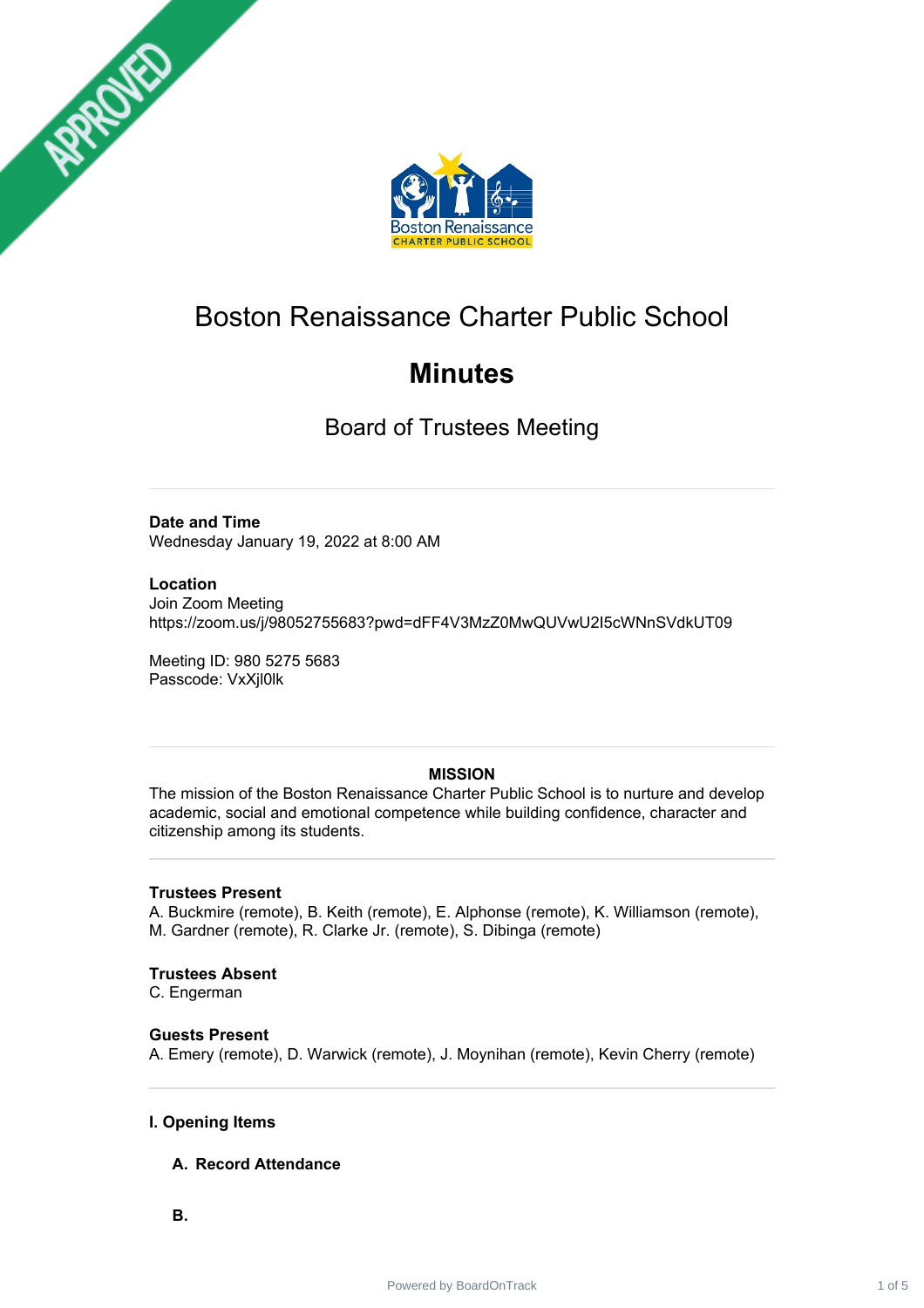#### **Call the Meeting to Order**

B. Keith called a meeting of the board of trustees of Boston Renaissance Charter Public School to order on Wednesday Jan 19, 2022 at 8:09 AM.

# **II. Approve Minutes**

# **A. Approve Minutes**

E. Alphonse made a motion to approve the minutes from Board of Trustees Meeting on 11-17-21. B. Keith seconded the motion. The board **VOTED** to approve the motion.

#### **Roll Call**

F. Lowery Absent A. Buckmire Aye M. Gardner Aye E. Alphonse Aye S. Dibinga Aye R. Clarke Jr. Aye K. Williamson Aye C. Engerman Absent B. Keith Aye

# **III. Board Nominations**

#### **A. Nomination of new board member Kevin Cherry**

B. Keith made a motion to nominate Kevin Cherry to serve as a new member to the Board of Trustees for a 3-year term.

K. Williamson seconded the motion.

Kevin was a former CFO at the Renaissance. He was highly involved when Renaissance was moving to our current building. He also worked in finance at BPS. He has school finance experience. When Kevin worked at the Renaissance, he was a fully contributing member of the Leadership Team. He cared deeply for the school and the students. Kevin has a lot to contribute to our school. The board **VOTED** to approve the motion. Board Board Charter Board Public School - Board Public School - Board School - Board Charter Charter Charter Charter Public School - Board of Trustees Charter Public School - Board of Trustees Meeting - Minutes - Wednesda

#### **Roll Call**

- M. Gardner Aye
- K. Williamson Aye
- C. Engerman Absent
- B. Keith Aye
- F. Lowery Absent
- A. Buckmire Aye
- E. Alphonse Aye
- S. Dibinga Aye
- R. Clarke Jr. Aye

#### **B. Re-election of Kelly Williams**

B. Keith made a motion to Re-elect Kelly Williamson's term for another term.

E. Alphonse seconded the motion.

Kelly has been a great board member. She is valuable and we would love her to continue with us. Her professional knowledge around real estate and law is valuable.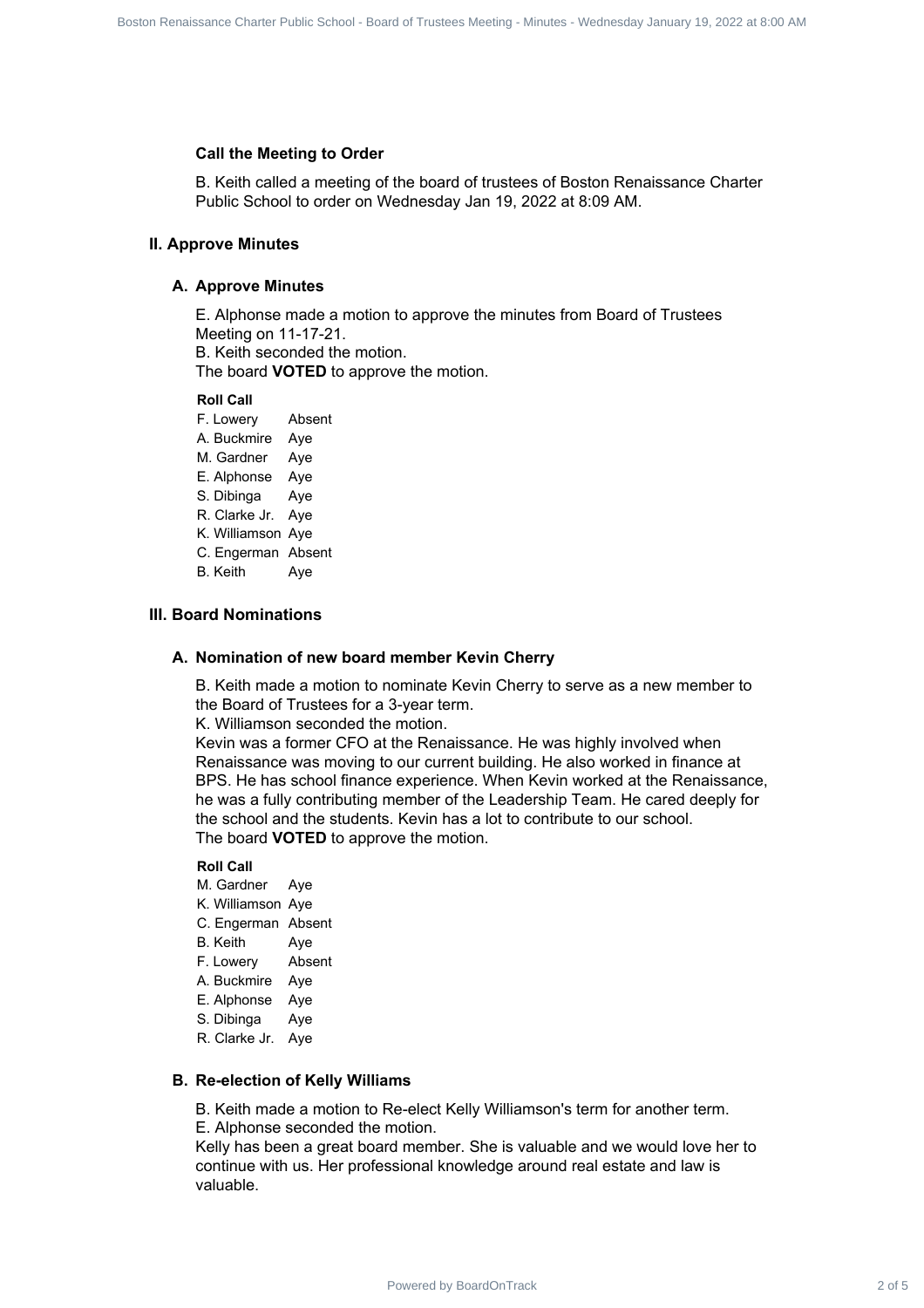Kelly stated that the school has become an important part of her involvement in the city. She is honored to stay on the board for another term. She looks forward to serving another term.

The board **VOTED** to approve the motion.

# **Roll Call**

- E. Alphonse Aye
- M. Gardner Aye
- F. Lowery Absent
- A. Buckmire Aye
- B. Keith Aye
- C. Engerman Absent
- S. Dibinga Aye
- R. Clarke Jr. Aye
- K. Williamson Abstain

#### **IV. Head of School Update**

#### **A. Head of School Update**

#### **Covid**

Before Thanksgiving break, we were not seeing evidence of school spread. After Winter break, based on our pool testing, cases have been on the rise and there is evidence of spread in classrooms. With DESE approval, we quarantined 3 classrooms (K1, 3, 6) because pool testing revealed that spreading was occurring in those rooms. Staff cases have risen as well and we are utilizing everyone, who is able to cover in classrooms.

The Leadership Team met and decided not to adopt the new CDC guidelines for quarantining and are following the prior guidelines. We believe that there are too many chances for spread. This was communicated to staff and families as we returned from winter break. There has not been any push back from families. They have been cooperative and there has been an increase in parents consenting to pool testing.

We continue our weekly pooled testing and Test and Stay program. DESE announced today another option to remove the contact tracing that is done at schools and allow for at home testing for students and staff. We will be reaching out to CIC Health, who do our testing, to see what they think makes the most sense for our school community.

# **Academic Conditions**

Our academic conditions have been extended to December 2024 due to MCAS being canceled in 2020. If the school meets the condition before the deadline, the commissioner may consider removing the condition before December 2024.

#### **V. Finance Update**

#### **A. Finance Update**

Last finance meeting there was a discussion about staff retention and morale. Teachers are leaving the teaching profession in general. Education seems to be taking a really big hit because of the pandemic. We were and still are, having an extremely hard time filling vacancies. Some of our newly hired instructional coaches are covering classroom positions. This isn't exclusive to us, but education in general, is suffering. Edwine and Brian had suggested looking into some kind of compensation to see what we could do about staff retention. They believe that showing the staff appreciation makes sense. Many corporations are providing Board Renaissance Charter State Board France of Transmission of 19, 1980 and the transmission Renaissance Charter Charter Charter Charter Charter Charter Charter Charter Charter Charter Charter Charter Charter Charter Char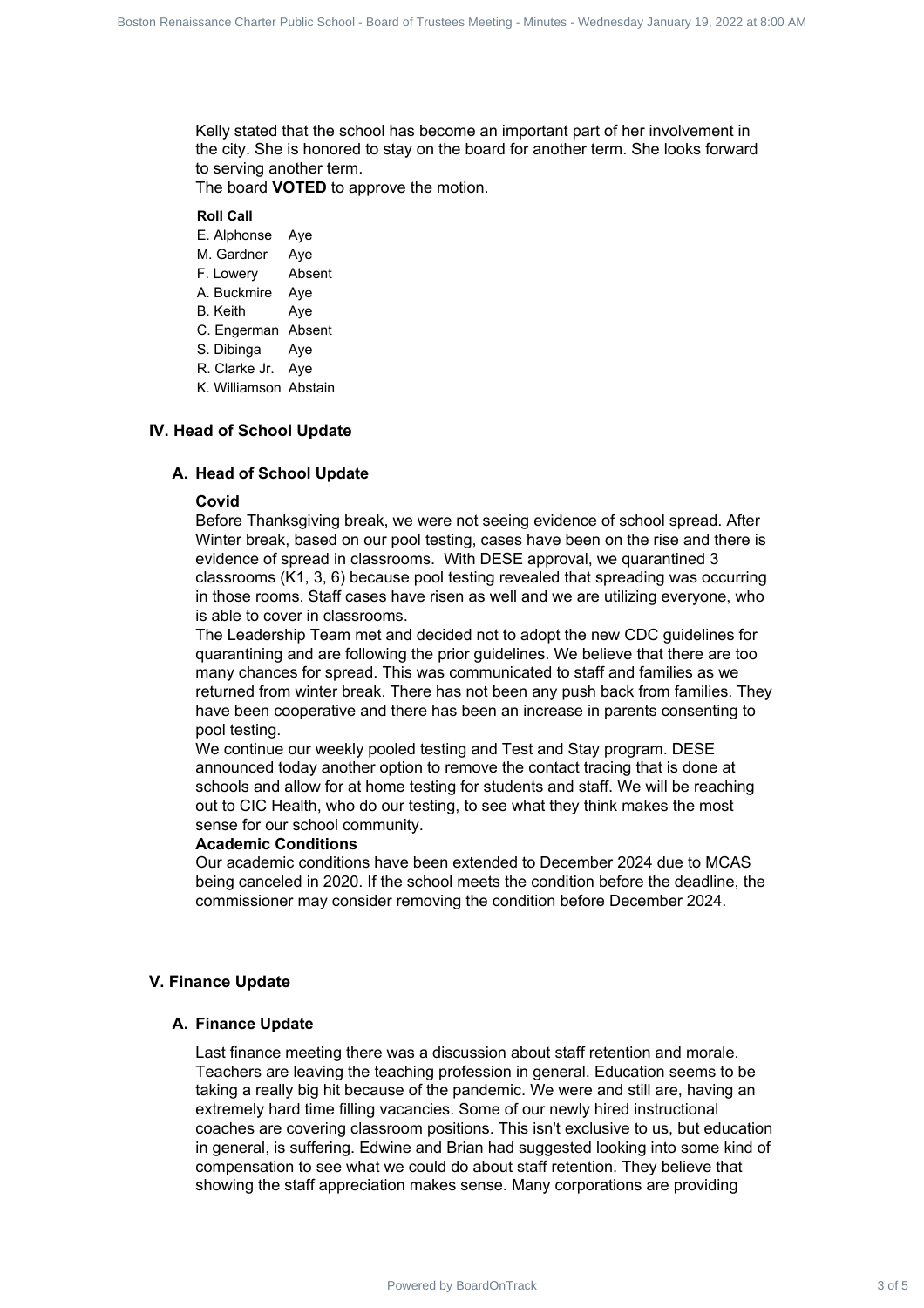adjustments and bonuses to staff, due to the rising prices of things. It makes sense for us to do the same. This little financial gesture can show them our appreciation.

When looking at our financial dashboard, we are where we should be. According to projected tuition, from what DESE told us, we were expecting a decline, but that was not the case.

# **B. Staff Appreciation**

E. Alphonse made a motion to Approve staff appreciation stipend.

B. Keith seconded the motion.

The board **VOTED** to approve the motion.

#### **Roll Call**

F. Lowery Absent

- E. Alphonse Aye
- C. Engerman Absent
- R. Clarke Jr. Aye
- B. Keith Aye
- M. Gardner Abstain
- K. Williamson Aye
- A. Buckmire Abstain

# **VI. Committee Updates**

# **A. Parents of Renaissance**

No Update.

# **B. Academic Excellence**

We welcomed Katie O'keeffe as the new Lower School Data & Assessment Coordinator and we welcomed back Christine Beckhusen from her maternity leave. Christine will now focus on the Upper School Data & Assessment. **Lower School**

Benchmark Data was taken from the aimsweb Plus Fall Benchmark Assessment to create ELA and Math WIN groups, based first on tier and then skill. For students in Tier 2b and 3, Progress Monitoring occurred every 2 weeks using the Aimsweb progress monitoring probes as well as Number Worlds Assessments in Math. Students in Tiers 1 and 2a are monitored monthly via growth monitoring assessments on i-ready.

For WIN Cycle 3, progress monitoring will occur online using the Aimsweb platform for K,1st, and 2nd. This will allow for tracking the Rate of Improvement and goals more clearly.

Overall, this has been a positive shift for teachers and students.

#### **Upper School**

Fall Benchmark Data was collected using iReady and Dibels. For the 1st 2 WIN Cycles, students were placed in groups for intervention or enrichment. For Cycle 3, students will be based on more specific tiers. Then we will look at their skills. Teachers assign pre, mid, and post assessments for each cycle. These assessments are based on the skill and curriculum used in each specific group. For WIN Cycle 3, students will be separated into more specific groups. The assessments used will be more streamlined and data will be tracked more efficiently. Board Contract Charter Charter Charter Charter Charter Charter Charter Charter Charter Charter Charter Charter Charter Charter Charter Charter Charter Charter Charter Charter Charter Charter Charter Charter Charter Charter

# **C. Governance & Nomination**